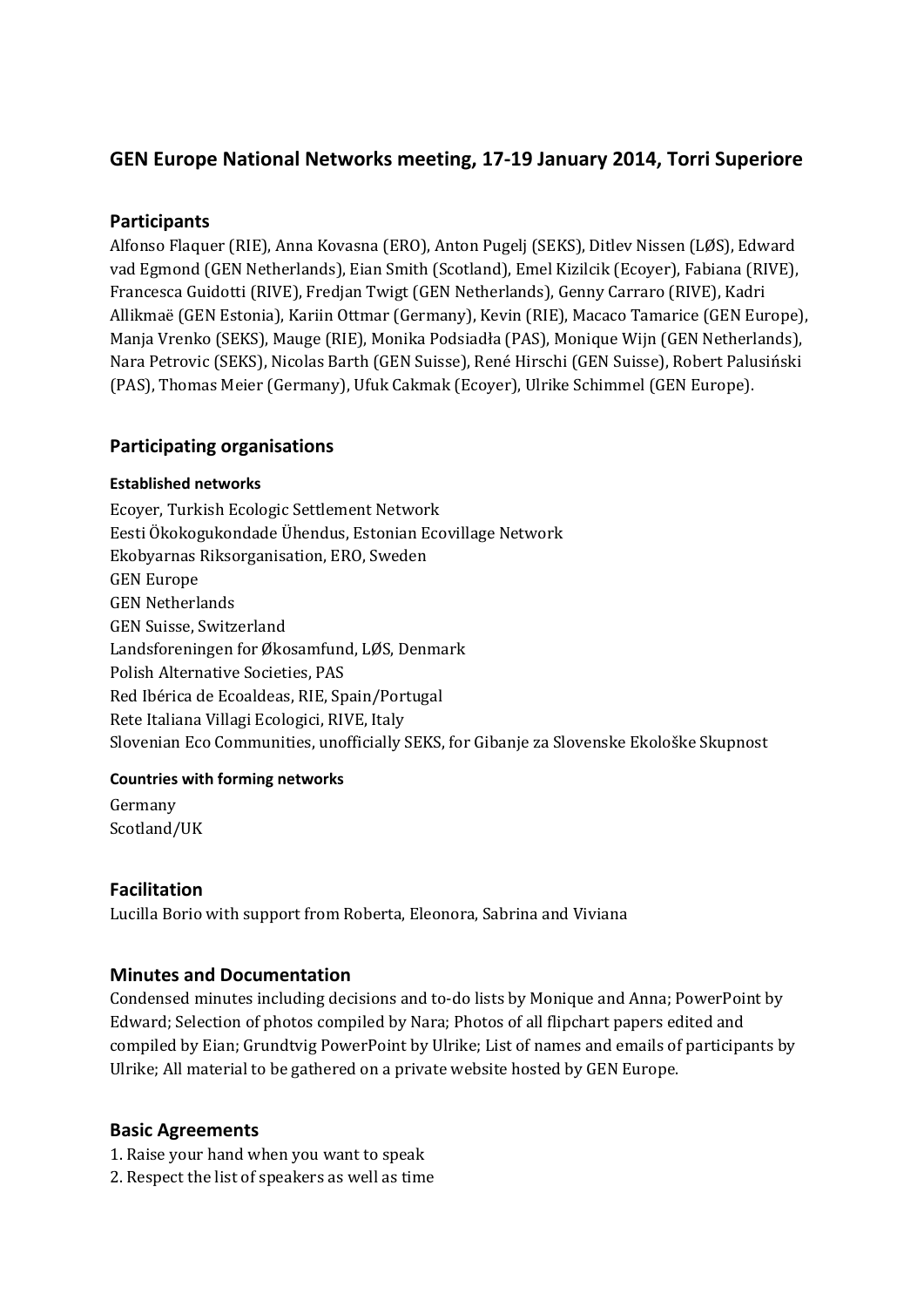- 3. Be aware of language differences
- 4. Speak in the I-form
- 5. Take care of yourself
- 6. Use hand signs
- 7. Include time for silence
- 8. Make sure everyone has time to speak

# **Cocreated program**

|                | Friday                       | Saturday                       | <b>Sunday</b>            |
|----------------|------------------------------|--------------------------------|--------------------------|
| <b>AM</b>      | <b>Basic agreements;</b>     | Sharing our vision of the      | Working groups, group    |
|                | expectations; presentation   | future; Grundtvig Mobility     | work and presentation of |
|                | of networks, sharing         | and fundraising                | actions                  |
|                | highlights and challenges    |                                |                          |
| <b>PM</b>      | Work on meeting agenda;      | Relationships and structure:   | GA/Conference info, next |
|                | World Café: How can the      | <b>GEN International - GEN</b> | meeting, loose ends,     |
|                | national networks support    | Europe + between council       | evaluation, sharing      |
|                | each other and GEN           | and national networks;         |                          |
|                | Europe, and vice versa?      | World Café synthesis;          |                          |
|                |                              | Presentations: GEN Sites,      |                          |
|                | Agenda planning              | RIE & RIVE Ecovillage          |                          |
|                |                              | Incubator presentation         |                          |
| <b>Evening</b> | The story of Torri Superiore | Presentations: RIVE, Ecoyer,   | Party!                   |
|                |                              | <b>GEN Netherlands, Earth</b>  |                          |
|                |                              | Based psychology               |                          |

# **Expectations sharing - harvested for agenda points**

### **For plenary:**

- Advocacy and political Strategies
- Education Ecovillage Incubator
- Fundraising
- Grundtvig
- Language Issues
- Relationship between GEN Europe and networks
- GEN Sites (added later)
- GEN International (added)

### **For small groups:**

- How to organise national network
- Visits between ecovillages



- Spirit of Europe Tour 2015
- Ecovillage Radio and Television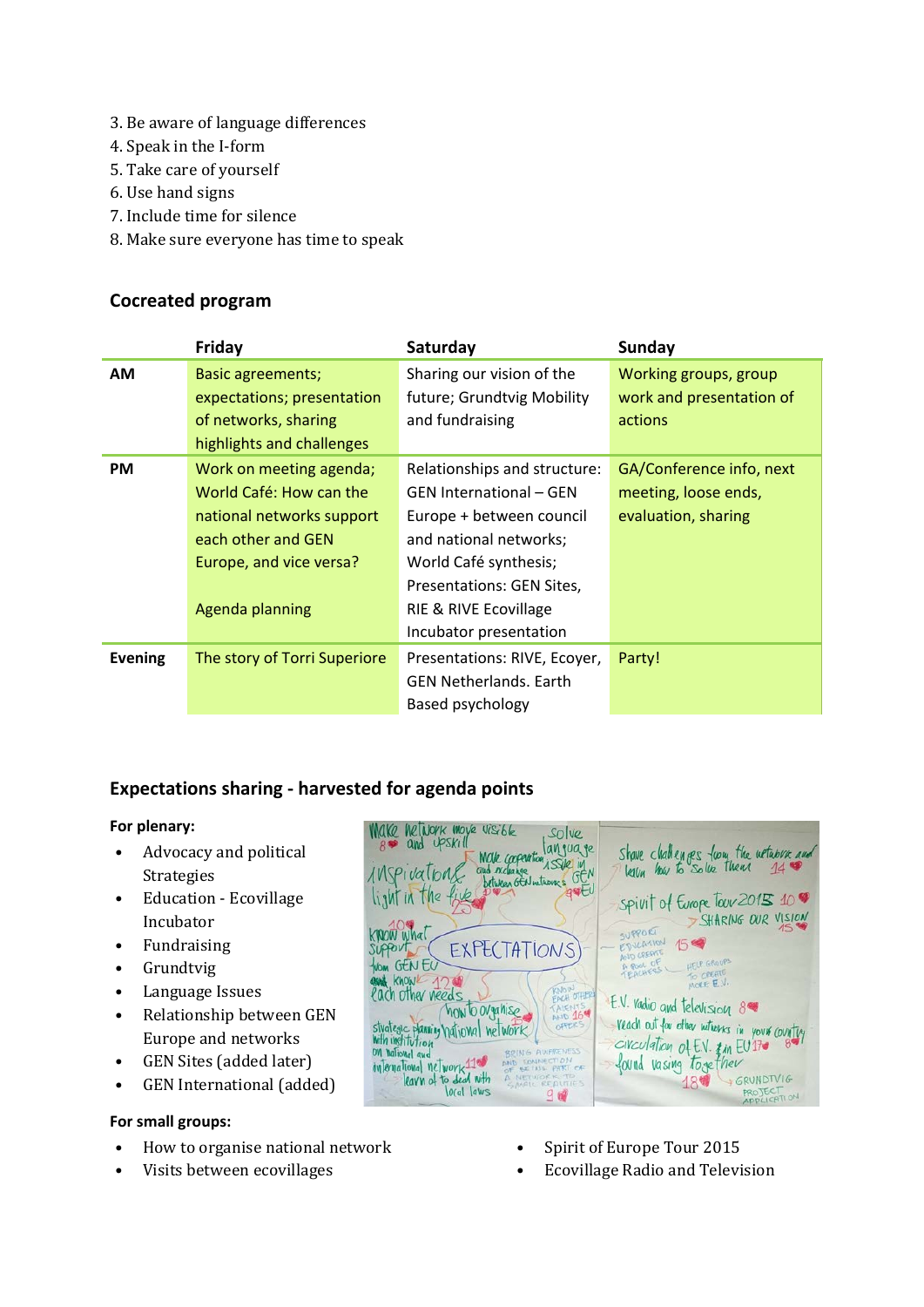# **How can the national networks and GEN Europe support each other?**

### **To work together and support each other and GEN Europe, networks can**

- Exchange skills, experiences and produces
- Create learning partnerships in order to apply for funds
- Help establish and strengthen national networks where needed
- Keep the ecovillage database updated and well filled
- Share information, documents and best practices for both organisations and ecovillages
- Create inter-network team for preparing national gatherings and events
- Visit each other's events, exchange facilitators, support national ecovillage incubators, offer educations and trainings to each other
- Actively represent GEN at national events
- Create systems for ecovillage couch surfing or WWOOFing or for sharing houses and holidays in peer-to-peer exchange
- Use and expand the Solutions Library

### **Together with GEN Europe, networks can also**

- Identify the needs and interests of networks and GEN Europe better
- Encourage free flow of information in many languages to discover points of connection and opportunities and create a common identity, story and agenda
- Hold more national network gatherings
- Create common fundraising database, fundraising trainings and work together on applications and crowdfunding initiatives
- Create ecovillage/GEN currency for exchanging products, skills, knowledge and visits with each other.
- Organise youth exchange programs with NextGEN and supported by GEN Europe (logistics, funding)

### **GEN Europe can**

- Support the networks largely by creating platforms for sharing, such as GEN sites and the Solutions Library, and the GEN Interexchange already in the works.
- GEN could host a database or lists with expertise, skills and talents of organisations and individuals in member organisations.
- Host an E-bazaar for exchange between ecovillages



Synthesis of world café on mutual support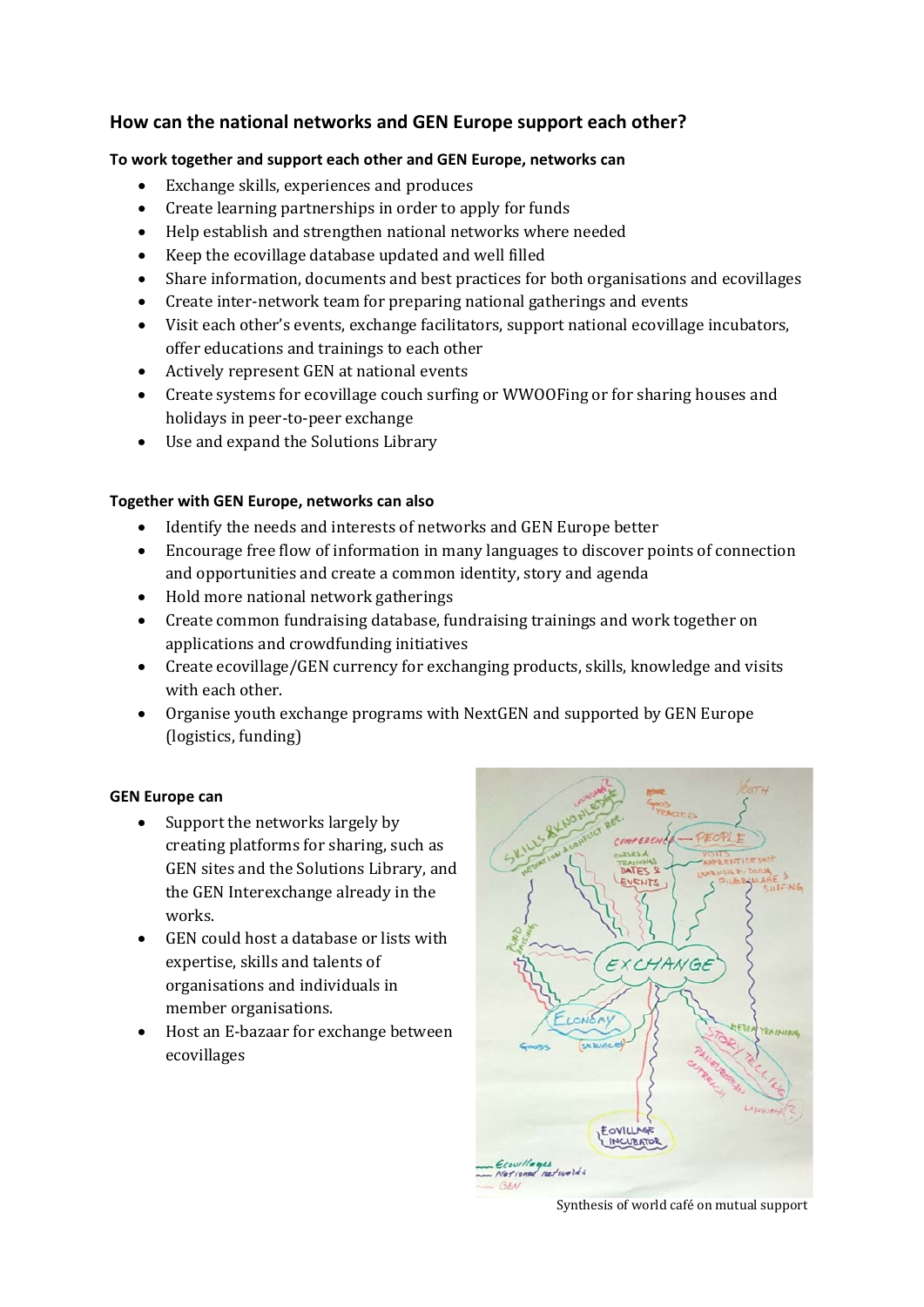# **The new Erasmus+ and Grundtvig Mobility**

For detailed information, please see Ulrike's PowerPoint presentation and the more elaborated notes sent separately. This is a condensation of main points, questions and calls for action.

The new Grundtvig program has two branches that are of particular interest to GEN – Mobility and Strategic Partnerships. This is about Grundtvig Mobility, where the main aims are:

- to develop and broaden skills, knowledge and competences
- to support structured courses and trainings or conferences as well as
- to support job shadowing/observation periods
- to support international teaching assignments

The program covers costs for:

- travel, food and accommodation according to a flat rate
- Course fees of maximum 70  $\epsilon$  per day for a maximum of 10 days
- Project administration costs  $-\epsilon$  350 per person
- 80% of the money is given immediately, 20% after completion

Only organisations can apply. Each application has sending and receiving organisations, but it is only the sender that applies. The application is based on the learning needs of the sending organisation. These have to be needs that cannot be met in the organisation's home country. The application can be written without specifying the exact people, course, training etc. involved.

### More facts:

- One or two year projects
- One organisation is lead partner = responsible for money and outcomes
- A lot of paperwork! Not worth it for 2-3 people, but applications can include 100 or more
- Large applications give opportunities for job creation in administering projects
- Sending organisations need to supply a European business development plan where they show how the project benefits the whole organisation
- All organisations involved need to register for a participant identification code, PIC, number. Applications will then come with basic info already filled in automatically
- An organisation can only submit one application per round, but can still partner in other applications as well
- Deadline for Mobility projects is March 17 each year

What does this mean for the GEN family?

- More cooperation and networking needed to hand in applications
- Ideally, national networks can be sending organisations and ecovillages receiving
- Huge potential for good quality training and networking
- Potential for job creation in sending organisations / networks

GEN Europe has gathered a group of experienced fundraisers to write a draft application that all networks can use as a template. The group also wrote a leaflet with information and are working on applications from GEN Europe (for German citizens) and GEN International (for UK citizens).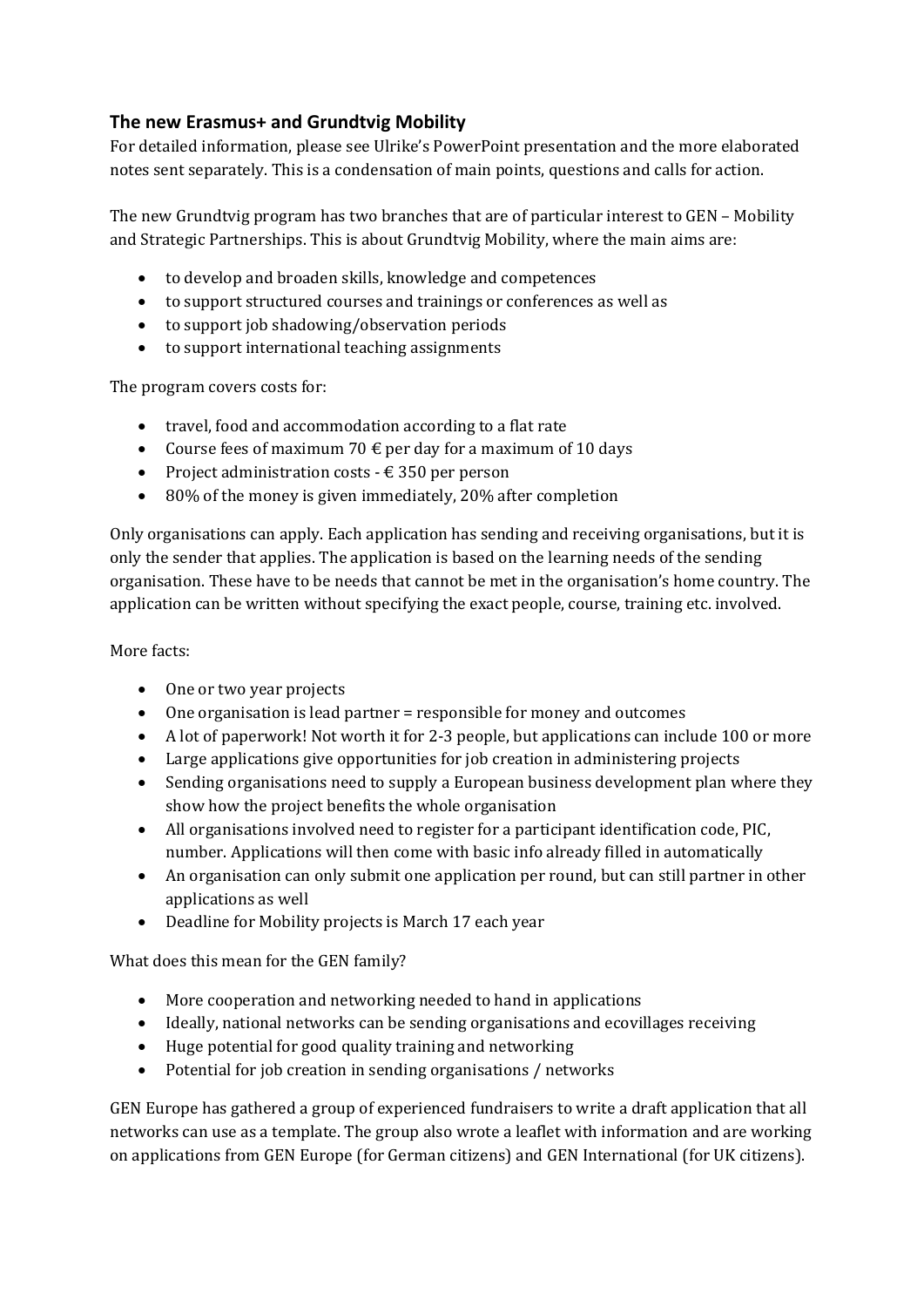Members of the group are Eva Stützel, Martin Stengel, Robert Hall, Camilla Nielsen-Englyst, Theodora Borghoff, Kosha Joubert and Ulrike Schimmel

What national networks can do to get started and support the creation of more applications:

- Get a PIC number for the organisation (information in English of how to do it can be found her[e http://www.erasmusplus.org.uk/how-to-apply\)](http://www.erasmusplus.org.uk/how-to-apply)
- Contact your national agency to ask about local rules, requirements and support (if you do not know who they are, try to google Erasmus+ and your country name)
- Compile a list of
	- · Your training needs
	- · Courses that you are offering that could be good for others/and international audience
	- Teachers you would like to invite to your country/organisation
- Contact Ulrike to say that you are interested

# **Other funding possibilities**

- Youth in Action
- Crowdfunding
- Horizon 2020 EU's research and innovation program
- Erasmus Internships/ Work Placements can be used for extended ecovillage stays (for students)
- EU InterReg to replicate the Baltic Ecovillages for Sustainable Rural Development project plans are underway in the Danube and Mediterranean regions

# **Information about GEN International and GEN Europe**

Until recently, work in GEN International has been held largely by GEN Europe. Now, with the creation of GEN Africa and the strengthening of the other regional networks, it is time to shift some functions and responsibilities from GEN Europe to GEN International. These areas are PR and design, IT, education and research and to some extent also fundraising. All regional networks will still have all these functions to a smaller extent, but the main holder will be GEN International. The shift is part of the larger process of creating a more coherent organisational structure for GEN International and the regions.

GEN is also working on developing new and shorter courses as well as a pool of GEN trainers.

# **Clarification of relationships between council, staff and networks**

National networks are full members just like ecovillages, and have the same status and rights as them. Alf is currently the only person in the council who comes from a national network. He is trying to bring in the perspective of networks, but there is no formal role for representing networks in council.

### **Points for clarification:**

- Communication channels between networks, other members and the council
- How can the networks support the work of GEN-Europe council and staff?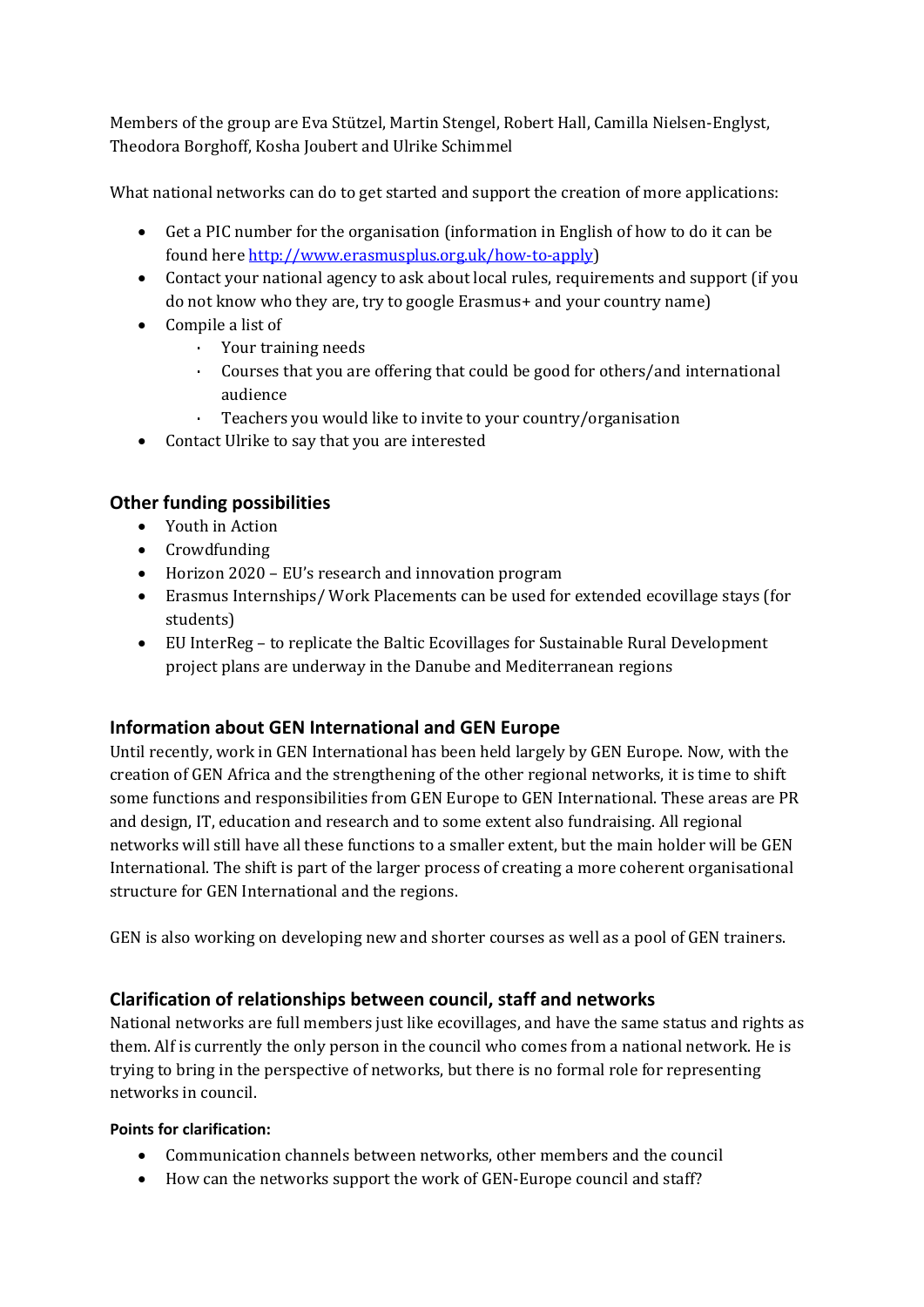• Council – national networks cooperation, what could it look like?

## **Gen-sites and IT**

GEN International has always had a database, but that will now be replaced with GEN Sites. GEN sites will offer many more functions, and can also host customizable websites for GEN members. The project is almost finished, and will in the end be able to offer many of the sharing, exchange and presentation platforms that our network wants. GEN sites is at the moment available in English, German and Spanish, with more translations possible. Some quick facts about GEN sites:

- Can host websites that can be customised to reflect different needs. Sites can be very interactive, almost like Facebook, or like classical static websites moderated by a few
- Offers social media functions, blogs and forums
- Calendars for dates and events
- Online marketplace
- A worldwide searchable database of ecovillages and events
- Existing websites can be connected to GEN Sites, even if hosted somewhere else
- Data from GEN Sites can be imported to and synchronised with external sites, so that updates will automatically sync with the main database, giving us a complete view of ecovillages and events across the globe

#### Needs

- More skilled people on the IT-team
- Testing of the website to debug
- Writing of user manuals, documentation
- Volunteers for translation to more languages
- Country moderators for entries in database

Volunteers and interested IT-people are warmly welcome to contact Ulrike! Other IT-tools available: Solutions Library and the still developing Gen-interexchange.

## **Ecovillage incubators in RIE and RIVE – a short presentation of a great idea**

## **RIE**

Inspired by Diana Leafe Christian's findings that 90% of ecovillages fail in the first 10 years, RIE created the ecovillage incubator to support people starting a community. In RIE, 30 communities died in the 10 years before the project was started – it is important to do something about it!

The incubator is connected to the Iberian summer gathering, because all the best trainers are usually there. The incubator starts with a sharing in the plenary so that new communities feel they are part of something much bigger. Immediately after the gathering, there is then a two day workshop tailored for new ecovillages. Only groups that actually have land can take part in the incubator. RIE has seen that the first two years of a project are the most critical, so support is most intense during that period.

RIE quickly realised that the need was greater than the workshop could fulfil, so now there is also a group of trainers, experts and facilitators that travel to where they are needed. These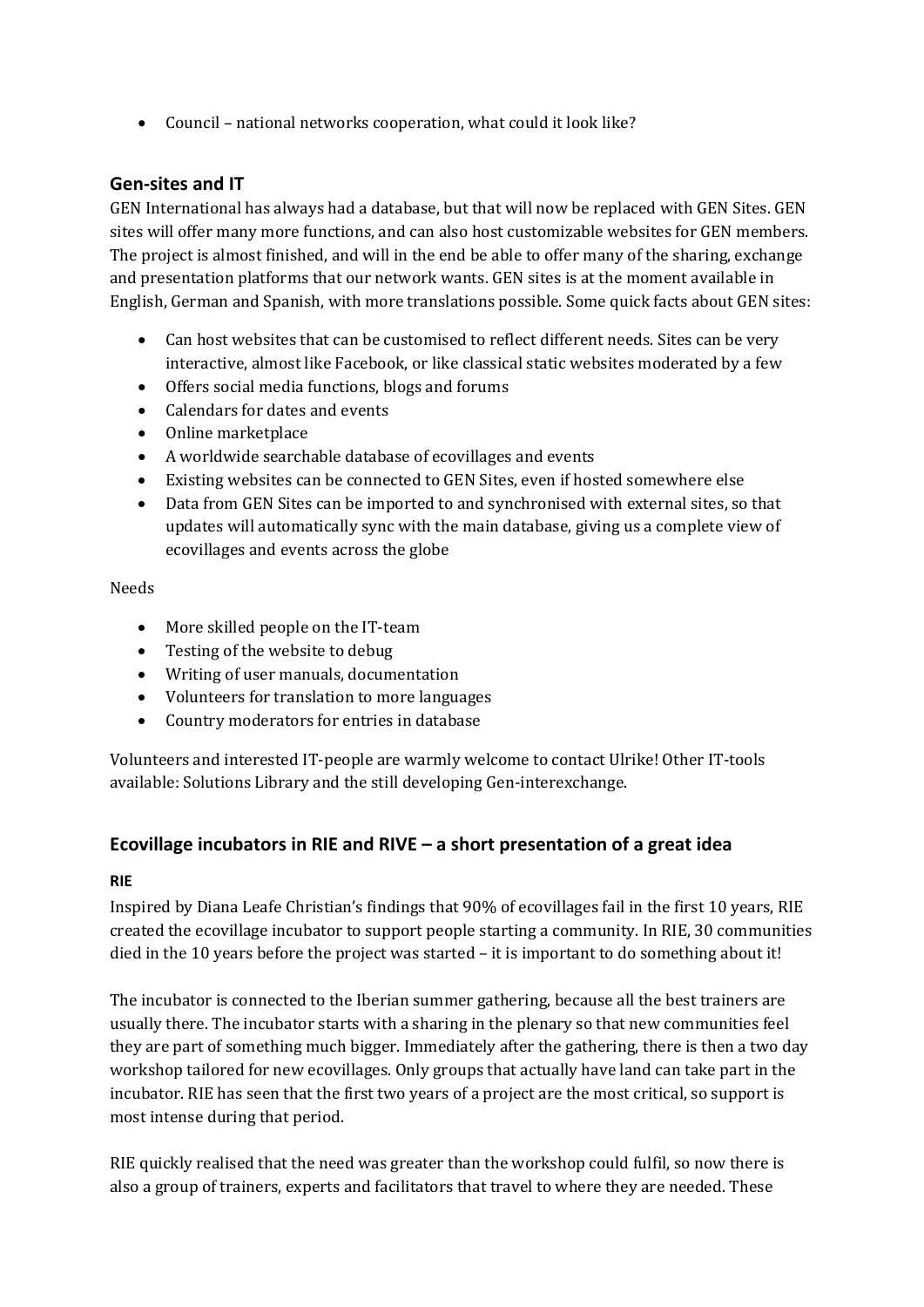visits are financially supported by RIE, which can pay for travel costs that the starting communities cannot afford. The trainers all have experience from living in community, and have expertise and skills in specific areas. They can be group facilitators, but also experts in fields like ecology, economy, water, energy systems etc. The network also developed indicators to help groups find their strengths and weaknesses.

What is the most important advice for a community to succeed? Respect agreements!

It is important that the incubator is held by the network instead of one single ecovillage. In this way, new communities can see a wide variety of examples, and choose what they like and what fits best for them. There is not only one way to be an ecovillage.

### **RIVE**

RIVEs incubator is also for people who already have group and land, and has been in place for three years. It starts in a separate three day meeting. In this meeting, mornings are for sharing needs in the plenary, afternoons are for specific workshops and evenings are for parties – celebration is important!

The trainers and facilitators have all lived in ecovillages for a long time. They volunteer their time, but RIVE pays some travel costs. Money for this comes mainly from the gatherings RIVE organise. The incubator meetings are hosted by different ecovillages, and the income is shared between RIVE and the ecovillage.

This summer, a new program will start. This program will be open to all, not only those with land. It will be held in different ecovillages and is based on the four EDE dimensions plus a fifth dimension – inner transformation. Ecovillages propose themselves as hosts for trainings and which dimension they would like to cover, so each place offers its unique flavour and expertise. During trainings, participants also take part in ecovillage life. The cost is maximum  $\epsilon$ 150 for 4 days – the idea is to keep it affordable.

| <b>Working groups: Presentation of action points</b> |  |  |  |
|------------------------------------------------------|--|--|--|
|------------------------------------------------------|--|--|--|

| <b>Grundtvig Mobility</b> | Ecovillage<br>Incubator | <b>GEN EU - national</b><br>networks relations | Language issues<br>(cancelled) |                  |
|---------------------------|-------------------------|------------------------------------------------|--------------------------------|------------------|
| Host: Ulrike              | Host: Mauge             | Host: Kariin                                   | Host: Fabiana                  |                  |
| Advocacy &                | <b>Spirit of Europe</b> | How to organise                                | Grundtvig partner-             | Media training,  |
| political strategies      | tour                    | national networks                              | ships, EV exchange             | incl. radio & TV |
|                           |                         |                                                |                                | (cancelled)      |
| Host: Nara                | Host: Thomas            | Host: Fredjan                                  | Host: Monique                  | Host: Robert     |

### **Grundtvig Mobility**

Activities coordinated by group but in some cases carried out by networks as well.

What: Discuss in national network.

Who: Network representatives.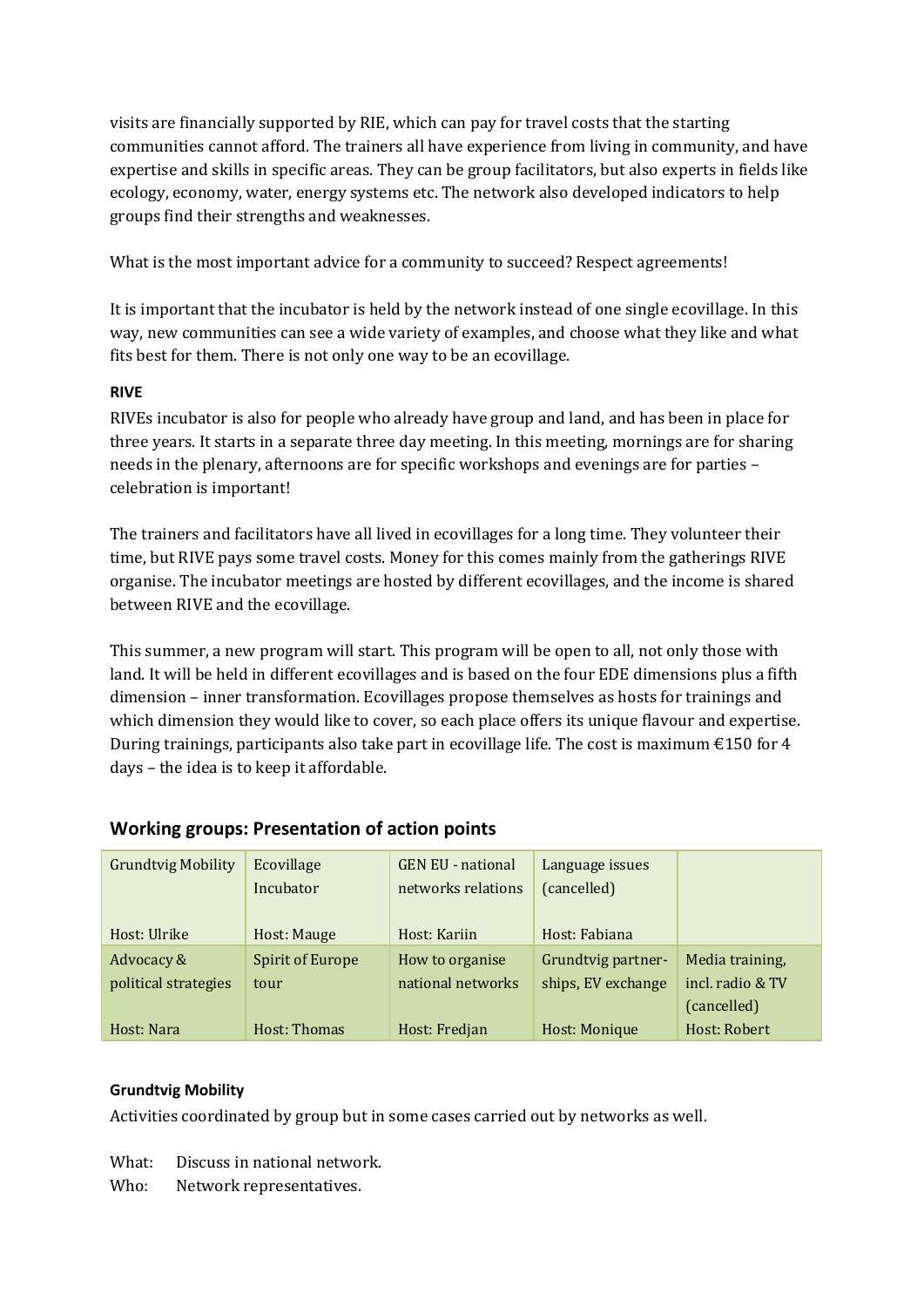When: As soon as possible

What: Get PIC codes for all interested organisations. Who: Networks.

When: ASAP

What: Contact national agencies, collect information and send to Ulrike Who: Networks. Networks.

When: ASAP

What: Collect information on network training needs and offers in a Google doc. Who: Group

|            | What: Create draft proposal. |
|------------|------------------------------|
| Who: Group |                              |
|            | When: By February 5          |

Interested networks, please contact Ulrike.

#### **Ecovillage Incubator**

| What: | Translate documentation from RIVE and RIE into other languages.              |
|-------|------------------------------------------------------------------------------|
| Who:  | Coordinated by Mauge.                                                        |
| When: | February 5                                                                   |
| What: | Check possibilities for Grundtvig Partnership project in next working group. |
| Who:  | Manja & Ditlev                                                               |
| What: | Create common template for presenting trainers and facilitators.             |
| Who:  | Thomas.                                                                      |
| When: | In time for GEN Conference.                                                  |
| What: | Presentation of incubators during GEN Conference this summer.                |
| Who:  | Coordinated by Alf.                                                          |
| What: | Advice national networks to make list of local trainers.                     |
| Who:  | All.                                                                         |
| When: | To be ready at GEN Conference.                                               |

#### **Relationships between GEN Europe and National Networks**

This is a long-term initiative to join in the continual development of GEN and find good ways to grow and support all of GEN Europe together. Dialogue and cooperation with GEN Council and ecovillage members is necessary.

What: Contact others for input and advice.

Who: Eian: Robert Gilman. Fredjan: Sociocracy experts.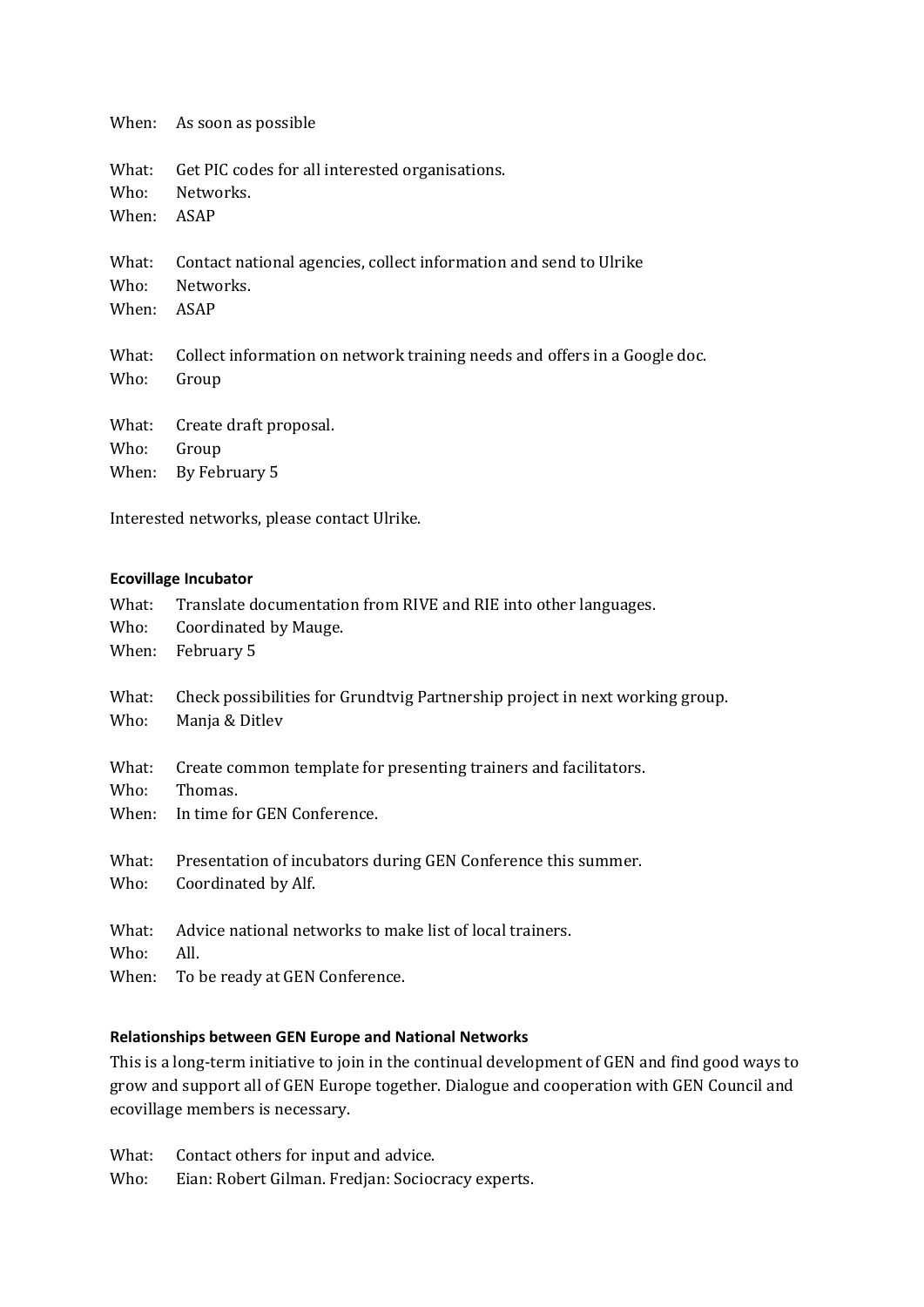When: By mid-February.

What: Do an inventory of current structure and practices. Who: Eian. When: By mid-February.

What: Write a proposal to Council and GA.

Who: Group focalised by Fredjan.

When: To Council latest by May 1.

Everyone interested in getting involved, please contact Kariin.

#### **Advocacy and political strategies**

What: Develop a draft strategy paper to strengthen members' identification with GEN and clarify what we represent together as a movement

Who: Anton, Nara, Nicholas. Council member?

When: Ready 1 month before GA

Advice for advocacy work:

- · Choose one person as public representative
- · Consult the policy recommendation of the Ecovillages project
- Use political language
- · Offer things to politicians rather than ask for them

#### Ideas:

- · Develop an ecovillage charter explaining the values of community, our ethics and spirit and the concept of being service based. Include non-verbal elements like song, gesture, ritual, movement, pictures and graphics
- · Develop more good PR material
- · It is important to work towards ecovillages becoming recognised legal entities

#### **Spirit of Europe Tour**

The project is a tour through Europe to present GEN, Transition Towns and Permaculture through visits, workshops, advocacy, media and fun. The plan is to travel during summer 2015, and ideally attend the GEN Conference in Findhorn along the way.

What: Translation of documentation from Karavan 2006 project, from Spanish to English. Who: Alf.

When: Before May 2014.

What: A written proposal and presentation of the idea.

- Who: Thomas and the original team.
- When: End of February.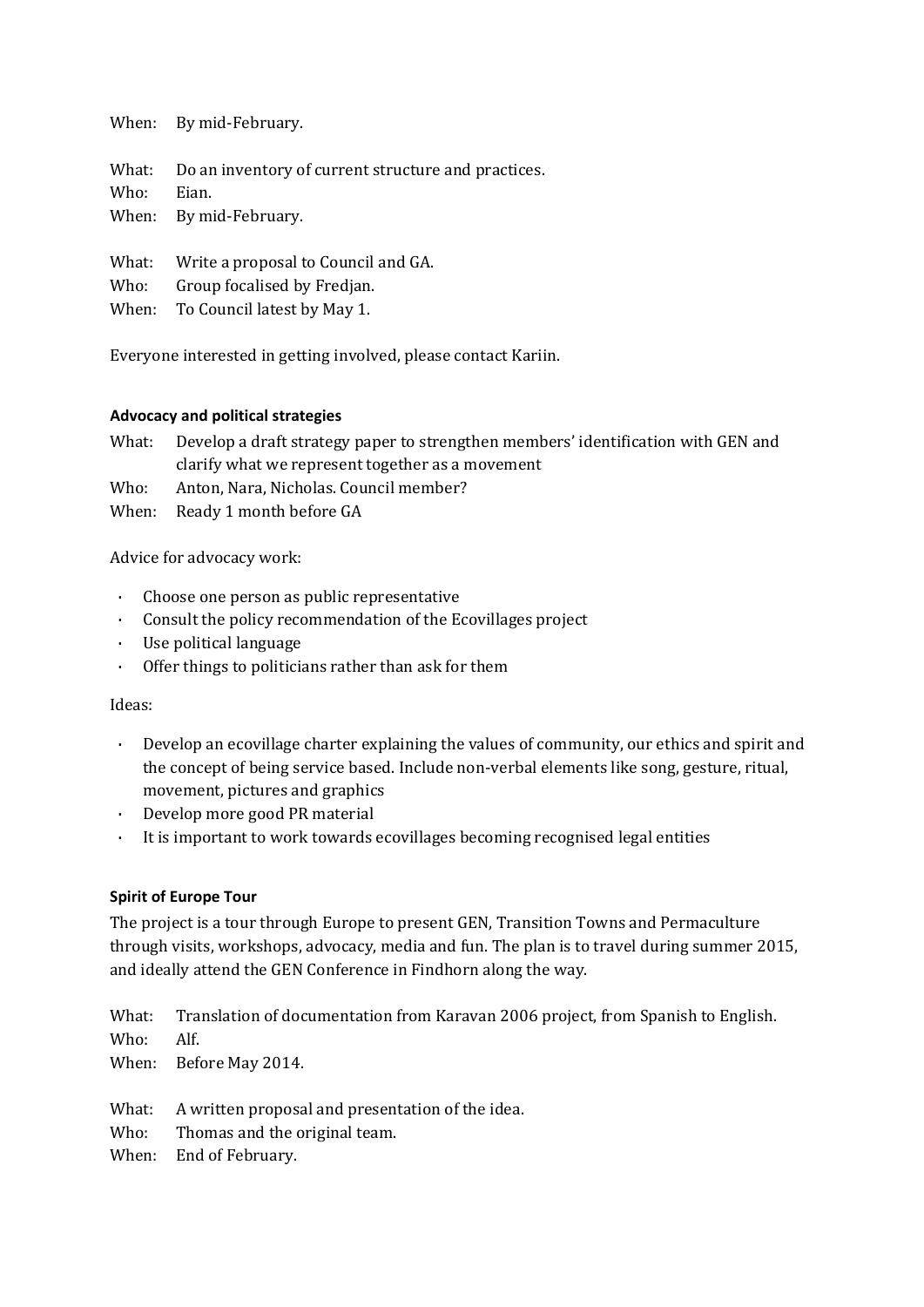What: Next preparation meeting.<br>Who: Thomas.

Thomas.

When: May 2014.

What: Look for funds for the preparation phase and meetings.

Who: Anna, Thomas, Eian.

When: May and autumn 2014.

What: Present the project at the GEN Conference in ZEGG.<br>Who: Core Team.

Core Team.

When: July 2014.

What: Send out monthly updates to core team.<br>Who: Thomas.

Thomas.

When: Starting now.

#### **How to Organise National Networks?**

What: Create a set of guidelines for creating a national ecovillage network Who: Mauge When: By GEN Conference

What: Make and send out a questionnaire for the national networks on how they were created Who: Kadri

#### **Grundtvig Partnerships**

- What: Read form, contact national agencies, investigate business plan, and get PIC
- When: January 30
- Who: Network representatives interested in project

| What: | Ask the Danish network if they want to be the lead partner |
|-------|------------------------------------------------------------|
|-------|------------------------------------------------------------|

- When: February 15<br>Who: Ditlev
- Ditlev
- What: Write vision for the project in a google doc
- When: February 1
- Who: Manja
- What: Skype meeting

When: Week of February 7

- Who: Representatives for networks or other adult education organisation
- What: Send Doodle to find time for Skype meeting
- When: As soon as possible
- Who: Manja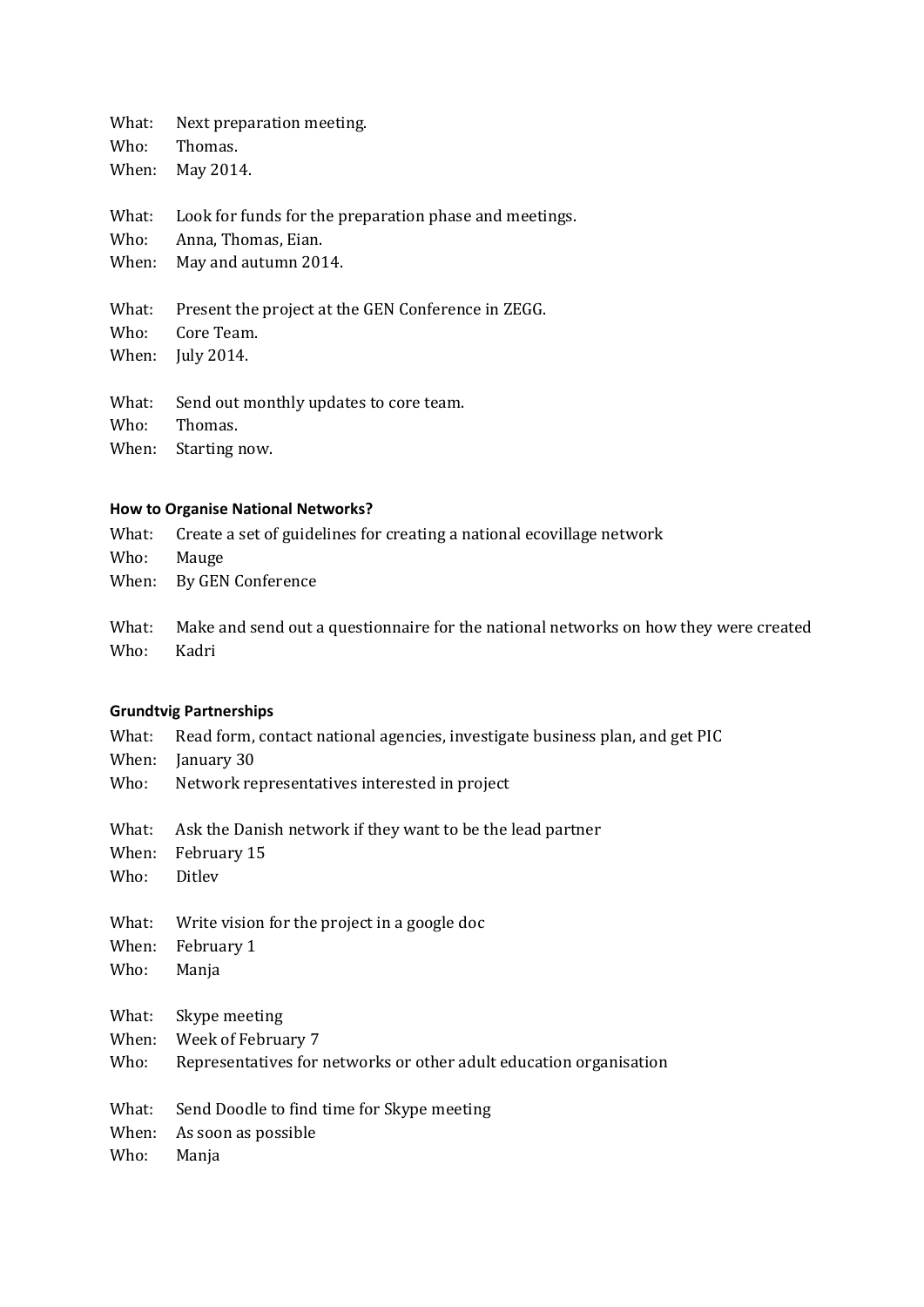# **General Assembly and Conference 2014**

GA starts after dinner July 6. Conference starts after dinner July 8 and runs until the 13th. This year we meet in ZEGG.

All full members can make proposals. Deadline for proposals is 60 days before the GA. Email Ulrike for questions or to submit a proposal.

The main organisers of the conference this year are Kosha and Pavitra. Contact them for questions, suggestions, program points etc.

After the conference: Thomas invites all interested for a short tour of German communities.

## **Next National Networks Meetings**

The networks will meet during the conference, in the afternoon of **Friday July 11**. Time is limited, however, and the conference program is packed as usual.

Networks will also meet in **January 2015** for a longer meeting similar to the one at Torri Superiore. Suggested location is Los Portales in Spain (thank you!). Ulrike and Genny hold main responsibility – with the help and support of everyone.

If needed and wanted, the networks could also meet in the autumn of 2014. RIVE cannot make it the last weekend of October, and November is very busy for LØS.

## **Open ends**

Economy, GEN-currency and exchange between ecovillages. This is a good topic for the GA and conference. Matthew Slater is developing the platform GEN Interexchange and is now contacting ecovillages to research needs and opportunities.

There is still a need to clarify and work on the future relationship between the GEN Europe Council and this new emerging structure of a network of networks. To have an active network of networks is a historical shift in our organisation. How do we fit together, what are our interests and how can we best support each other? It would be great to have a conversation with Council about this during the GA.

Some question marks about how welcome decentralised initiatives for Grundtvig applications really are. Can the networks go ahead, or must they wait for approval from Council? This still needs to be discussed and addressed.

### **Celebration of the birth of this network of networks!**